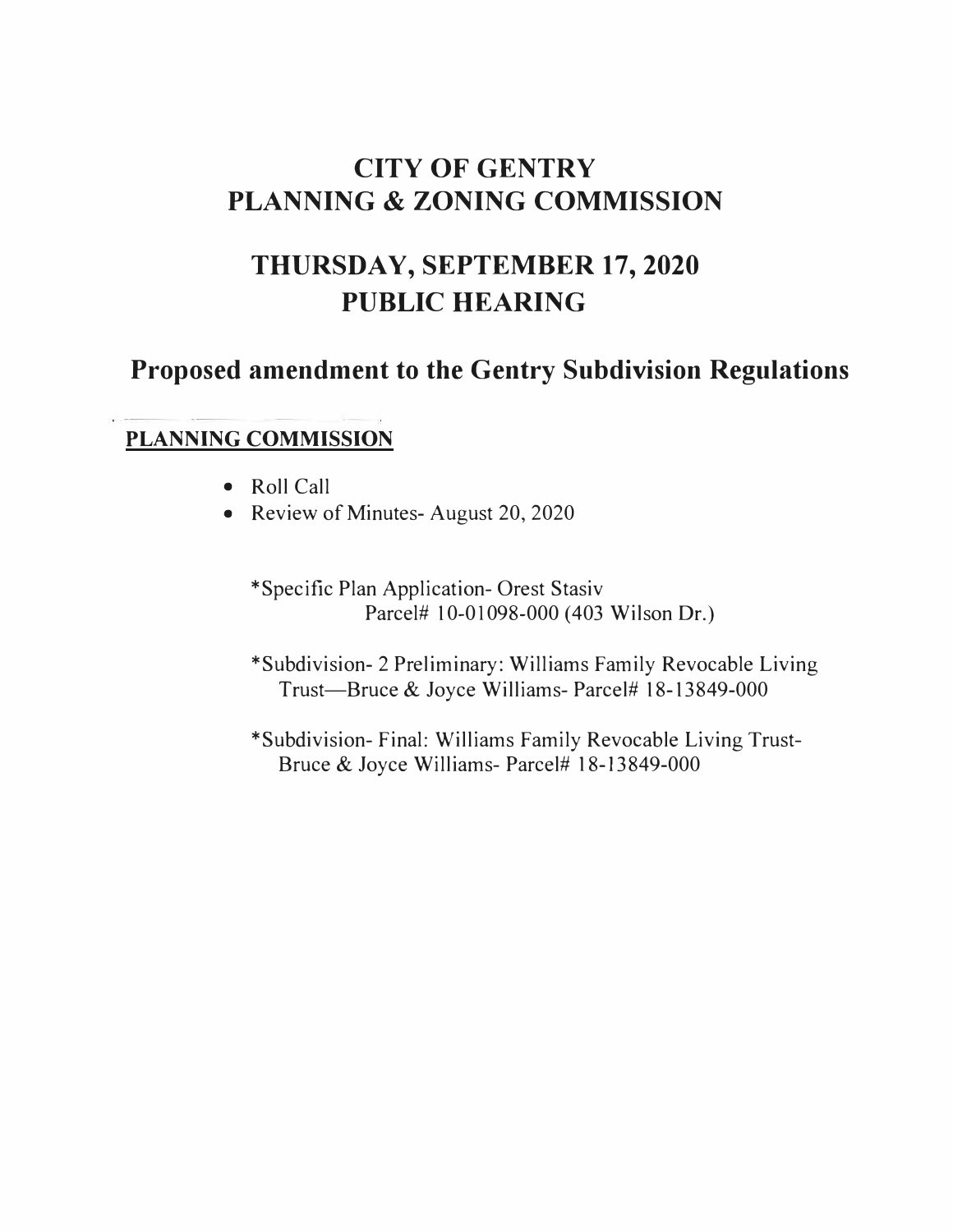## **CITY OF GENTRY PLANNING & ZONING COMMISSION**

#### **THURSDAY, AUGUST 20,2020**

The Planning and Zoning Commission of the City of Gentry, Arkansas met on August 20, 2020 at 7:00 p.m. for a regular meeting at the Gentry Court Chambers. Chairman Mike Parks called the meeting to order.

#### **MEMBERS PRESENT**

#### **MEMBERS ABSENT**

Paul Church

Danny Feemster Jim Kooistra Jay Williams Wanda Meyer Mike Parks Tammy Runyan

**Others in Attendance:** City Clerk Jenny Trout, City Attorney Joel Kurtz, Mark Smithson, Randy Moll, Jim Ferguson, and others.

#### **PLANNING COMMISSION**

#### **Minutes of the July 16, 2020 Regular Meeting:**

**Motion:** Runyan- To approve the minutes as presented **Second:** Williams **Roll Call:** Feemster-yes Meyer-yes **Motion Passed.**  Kooistra-yes Parks-yes Runyan-yes Williams-yes

At this time Chairman Mike Parks asked permission of the Commission to add Janie Parks with the Gentry Chamber of Commerce regarding a Master Plan discussion to the end of the night's agenda. All members were in favor, item was added to agenda.

#### **1). Discussion re: rezoning area north of E Main- Jim Ferguson**

At this time Mr. Ferguson addressed the Planning Commission with information and a petition containing 64 signatures, requesting consideration be given to rezone the area north of  $E$  Main St., from the current R-0 zone to R-2, in favor of preserving residential historical properties.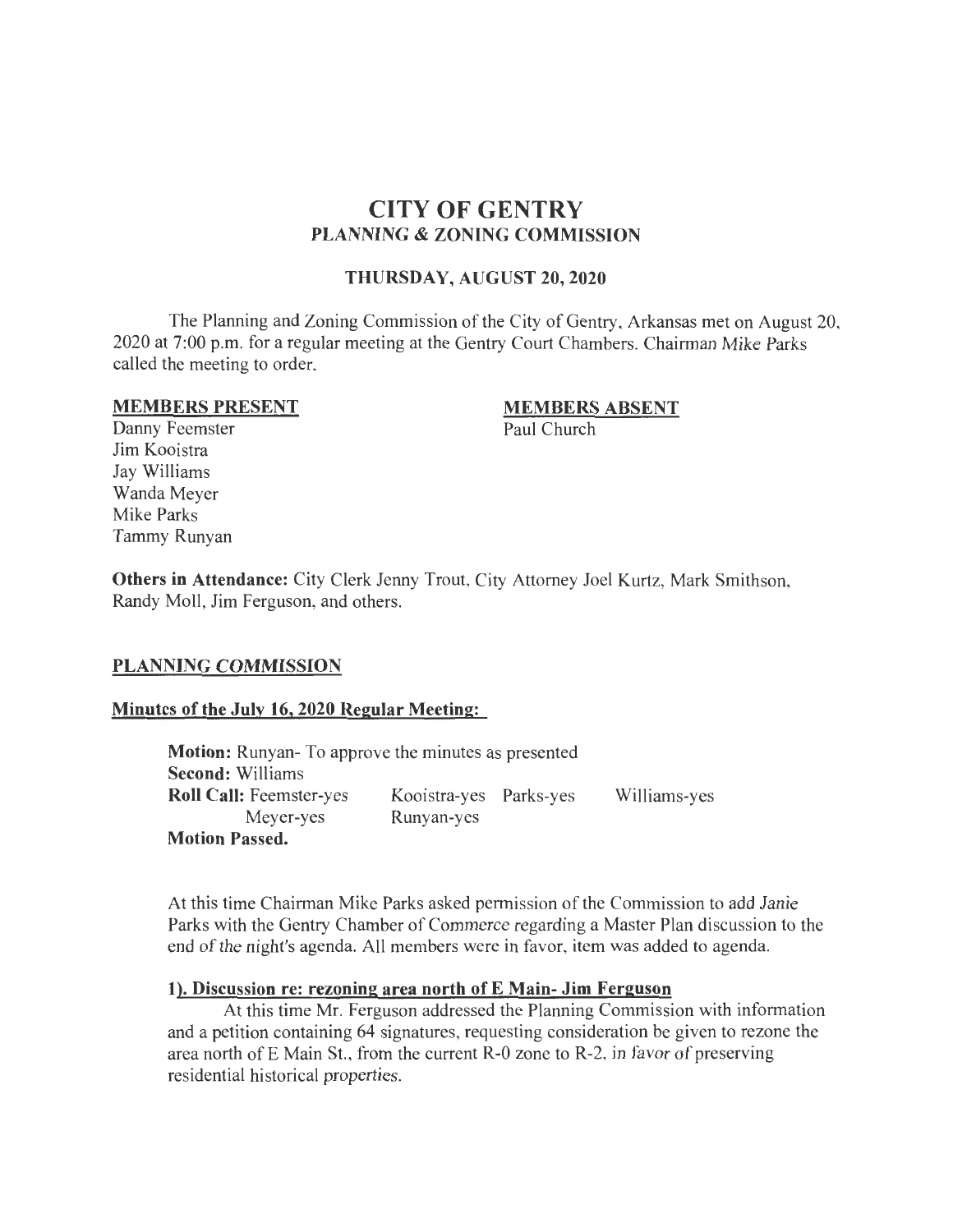**Motion:** Williams- to advertise by public hearing that this issue be brought before the Planning and Zoning Commission at the next scheduled meeting September 17, 2020. **Second:** Kooistra

**Roll Call:** Feemster-yes Meyer-yes **Motion Passed.**  Kooistra-yes Parks-yes Runyan-yes Williams-yes

#### **2). Discussion only: Tract Split- Austin Tyler**

There being no one present regarding this matter no action was taken.

#### **3). Discussion only: Non-conforming structures at 417 S. Giles**

After some discussion, it was decided this matter was considered a non-issue.

\*\*At this point in the meeting, further discussion was had regarding the rezoning of the area north of E Main St. Suggestions were made that the current R-0 area remain and the R-3 zone could be changed to R-2 creating a historic overlay district. City Attorney Joel Kurtz will further research this matter and prepare a petition to include Arkansas St. north to McKee Drive.

**4).** This brought the Commission to the final item added to the agenda; **Janie Parks with Gentry Chamber of Commerce** who noted that a new business had opened in the old barber shop on Main, and presented a Downtown Revitalization Master Plan for review. This plan will consist of two boards made up of members of the Chamber of Commerce as well as professionals. Proposal deadline is set for September 4, 2020.

With no further business, Chairman Mike Parks entertained a motion to adjourn. **Motion:** Meyer- to adjourn this meeting **Second:** Kooistra **Roll Call:** Feemster-yes Meyer-yes **Motion passed.**  Kooistra-yes Parks-yes Runyan-yes Williams-yes

Jenny Trout: Planning Commission Secretary/City Clerk

Mike Parks, Planning Committee Chairman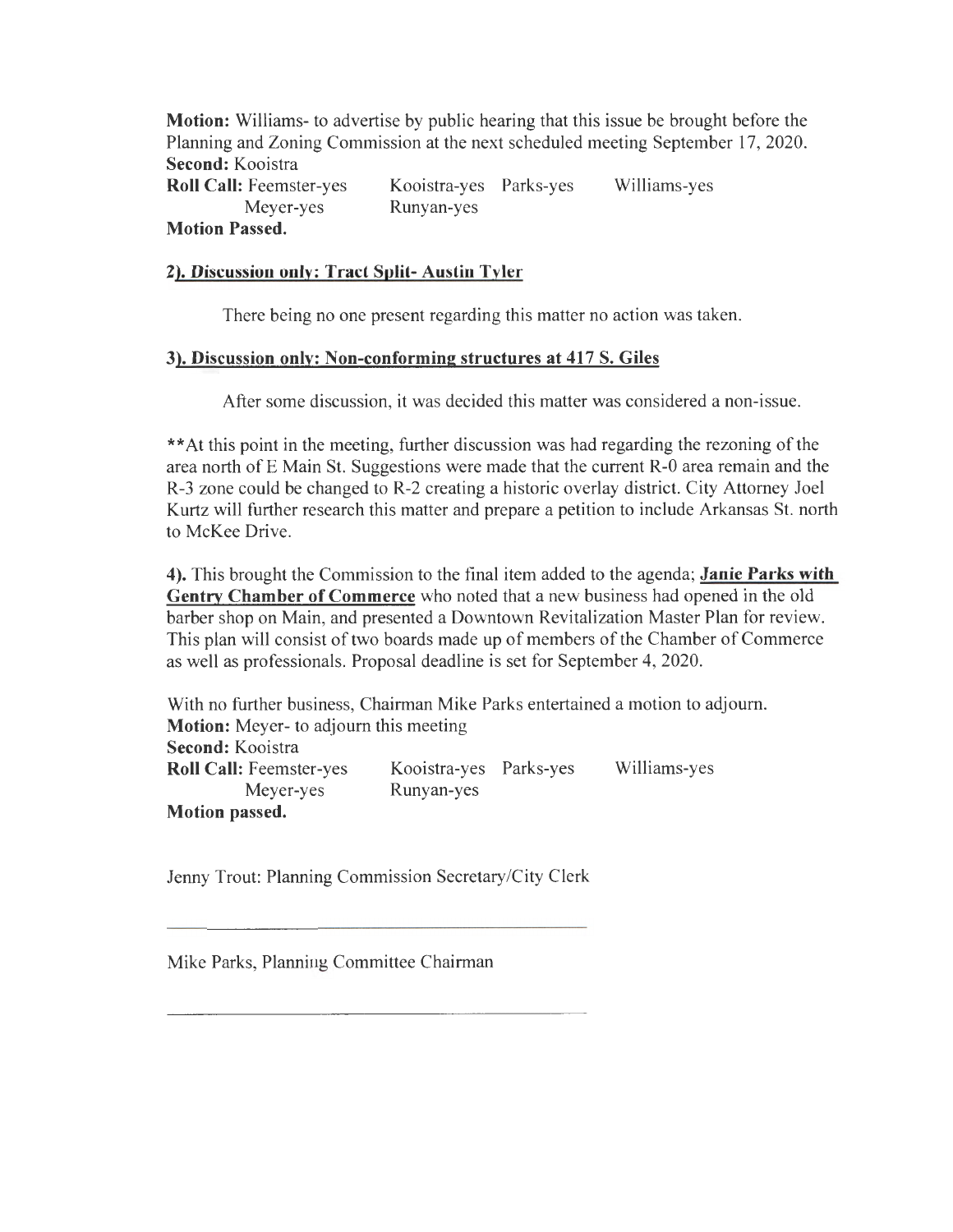#### CITY OF GENTRY

## 101 W. MAIN ST., GENTRY, AR 72734

### Residential Building Permit Application

| Phone: 479-736-2555 Inspection Phone: 479-212-0632                                                                                                                                                                             |  |  |  |  |  |  |
|--------------------------------------------------------------------------------------------------------------------------------------------------------------------------------------------------------------------------------|--|--|--|--|--|--|
| site Address: 403 Wilson de Gentay                                                                                                                                                                                             |  |  |  |  |  |  |
|                                                                                                                                                                                                                                |  |  |  |  |  |  |
|                                                                                                                                                                                                                                |  |  |  |  |  |  |
| Lot: $\frac{1}{2}$ Block: 2 #of Units: $\frac{1}{2}$ # of Stories:                                                                                                                                                             |  |  |  |  |  |  |
| Single Family: $\Box$ Duplex: $\Box$ Multi-Family: $\Box$                                                                                                                                                                      |  |  |  |  |  |  |
|                                                                                                                                                                                                                                |  |  |  |  |  |  |
| Additions: Garage: □ Barn: □ (Attached) Carport: □ Patio Cover: □ Sunroom: □                                                                                                                                                   |  |  |  |  |  |  |
| Storage: $\Box$ Other: $\Box$ Shop                                                                                                                                                                                             |  |  |  |  |  |  |
| Alterations: Renovations: $\Box$ Repairs: $\Box$ Remodels: $\Box$ Other: $\Box$ New $\Box$ U/d                                                                                                                                 |  |  |  |  |  |  |
| Accessory Structures: Storm Shelter: □ Carport: □ Deck: □ Fence: □                                                                                                                                                             |  |  |  |  |  |  |
|                                                                                                                                                                                                                                |  |  |  |  |  |  |
| <b>Property Owner Information</b>                                                                                                                                                                                              |  |  |  |  |  |  |
| Property Owner Name: $O$ Ras + + N/A $div$ A Stat SIL                                                                                                                                                                          |  |  |  |  |  |  |
| Address: $403 Wi/1504 42$<br>the contract of the contract of the contract of the contract of the contract of                                                                                                                   |  |  |  |  |  |  |
|                                                                                                                                                                                                                                |  |  |  |  |  |  |
|                                                                                                                                                                                                                                |  |  |  |  |  |  |
|                                                                                                                                                                                                                                |  |  |  |  |  |  |
| <b>Contractors Information</b>                                                                                                                                                                                                 |  |  |  |  |  |  |
| Contractors Name: Self CONTRACTEd License #:                                                                                                                                                                                   |  |  |  |  |  |  |
|                                                                                                                                                                                                                                |  |  |  |  |  |  |
| Mailing Address: 403 Wilson & 2 Gentery<br>Physical Address: 403 Wilson & 2 Gentery<br>Office Phone: Cell Phone: (479) 233-9780                                                                                                |  |  |  |  |  |  |
|                                                                                                                                                                                                                                |  |  |  |  |  |  |
|                                                                                                                                                                                                                                |  |  |  |  |  |  |
|                                                                                                                                                                                                                                |  |  |  |  |  |  |
|                                                                                                                                                                                                                                |  |  |  |  |  |  |
| <b>Structure Information</b>                                                                                                                                                                                                   |  |  |  |  |  |  |
| New: Heated SQ Feet: $\frac{650}{90}$ Garage: $\frac{750}{90}$ Total SQ Feet: $1360$ SO                                                                                                                                        |  |  |  |  |  |  |
|                                                                                                                                                                                                                                |  |  |  |  |  |  |
| Existing: Heated SQ Feet: Garage: Carage: Total SQ Feet: Carage: Total SQ Feet:                                                                                                                                                |  |  |  |  |  |  |
| Other: Approximate Construction Cost:                                                                                                                                                                                          |  |  |  |  |  |  |
|                                                                                                                                                                                                                                |  |  |  |  |  |  |
| <b>Subcontractor's List</b>                                                                                                                                                                                                    |  |  |  |  |  |  |
|                                                                                                                                                                                                                                |  |  |  |  |  |  |
| License: $\qquad \qquad$<br>Phone:                                                                                                                                                                                             |  |  |  |  |  |  |
| Phone: New York Phone:<br>Electrician: Electrician:                                                                                                                                                                            |  |  |  |  |  |  |
| License: Phone: Phone:<br>Heating & Air-conditioning:                                                                                                                                                                          |  |  |  |  |  |  |
|                                                                                                                                                                                                                                |  |  |  |  |  |  |
| <b>For Office Use Only</b>                                                                                                                                                                                                     |  |  |  |  |  |  |
| Subdivision: <b>Called Called Calledon Calledon Called Called Called Called Called Called Called Called </b><br>Setbacks: Approval Date: Zoning:                                                                               |  |  |  |  |  |  |
| Flood Plain: □ YES □ NO                                                                                                                                                                                                        |  |  |  |  |  |  |
| Building Inspector: Date: Date: Date: Date: Date: Date: Date: Date: Date: Date: Date: Date: Date: Date: Date: Date: Date: Date: Date: Date: Date: Date: Date: Date: Date: Date: Date: Date: Date: Date: Date: Date: Date: Date |  |  |  |  |  |  |
| Mayor: New York State Assessment and the Contract of the Contract of the Contract of the Contract of the Contract of the Contract of the Contract of the Contract of the Contract of the Contract of the Contract of the Contr |  |  |  |  |  |  |
|                                                                                                                                                                                                                                |  |  |  |  |  |  |
| Date Issued:<br>Date Denied:<br>Total: \$<br>Receipt:<br>Permit:                                                                                                                                                               |  |  |  |  |  |  |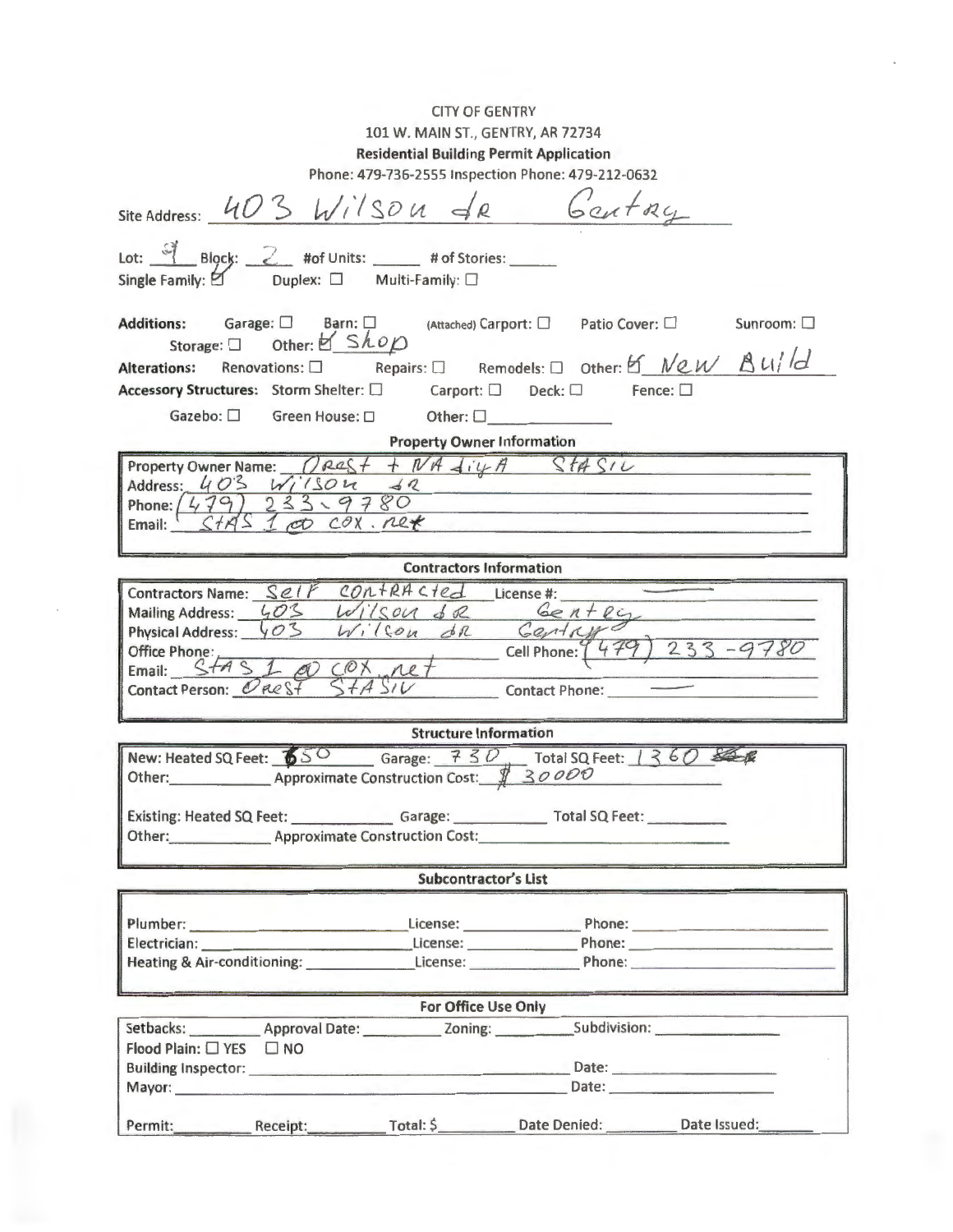Use this box as a replica of your building lot, show location, size and number of feet from the property lines on new construction.



I (We), hereby certify that no part of this work has been started, and I (we), assume full responsibility for compliance with all City building, plumbing, electric, mechanical and sanitary requirements. It is understood and agreed by this applicant that any error, misstatement, or misrepresentation of material fact, or expression of material fact, either with or without intention on the part of this applicant, such as might , or would operate to cause a refusal of this application, or any material alteration or change in the accompanying plans, specifications, or structure made subsequent to the issuance of a Permit in accordance with this application without the approval of the Building Inspector, shall constitute sufficient ground for revocation of such Permit.

| Date of Application: $9/8/20$     | Date Construction is to Begin: $10 - 15 - 20$ |                            |
|-----------------------------------|-----------------------------------------------|----------------------------|
| Signature of Applicant: 0. StyASi |                                               | contractor: [ ] owner: [2] |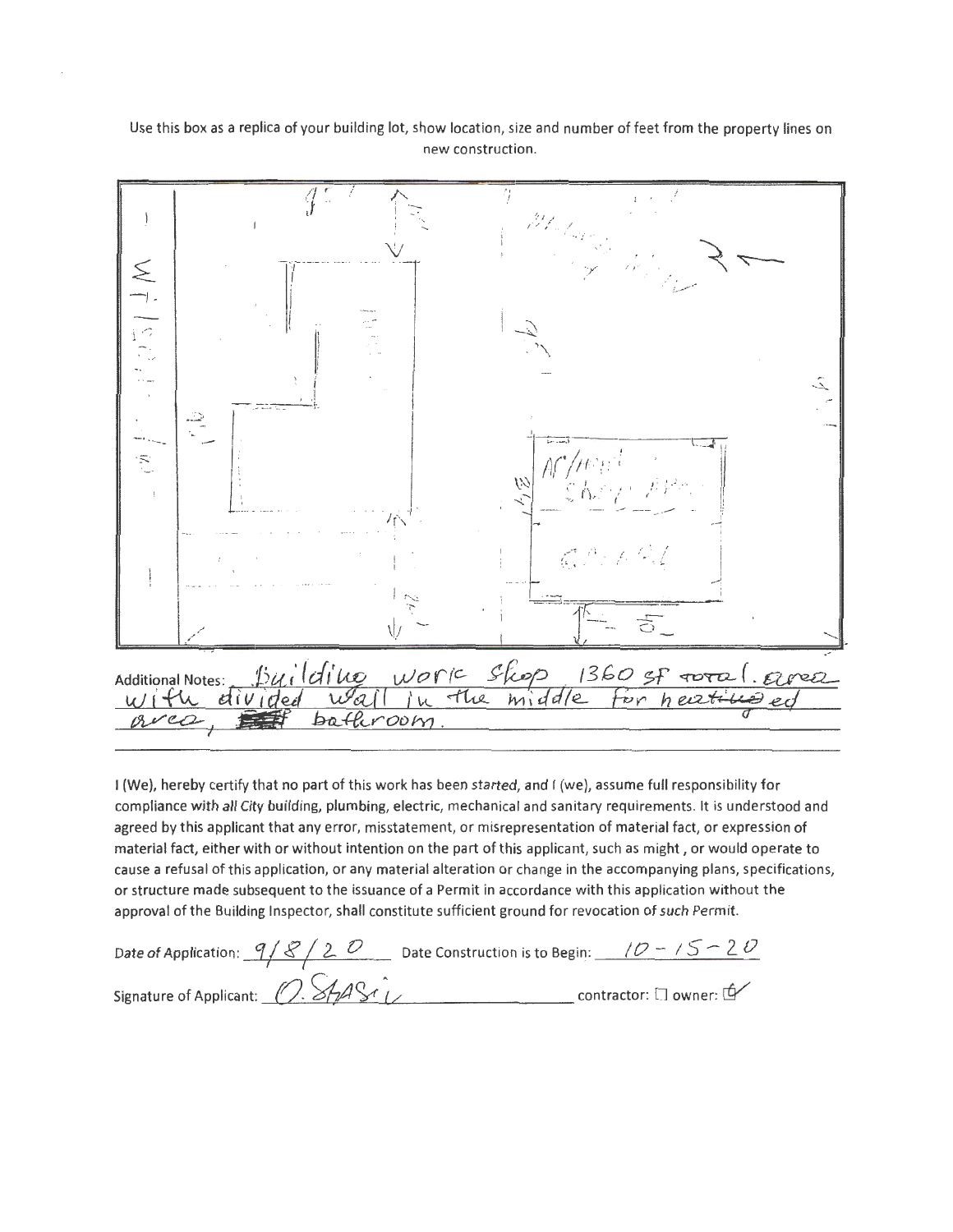City of Gentry 101 W. Main St. Gentry, AR 72734 (479)-736-2555 (479)-736-2877 Fax



# **Specific. Plan Application**

Application Instructions - Please fill this form out completely and submit all required information.

#### PROPERTY INFORMATION:

| PROPERTY INFORMATION:                               |  |  |  |  |
|-----------------------------------------------------|--|--|--|--|
| Property Address: $403$ $\omega$ , See $\Delta R$ . |  |  |  |  |

Parcel # (if known)  $/0 - 0.0698 - 000$ 

#### OWNER INFORMATION:

Owner Name:  $\overline{GRPST}$   $\overline{ST}$   $\overline{ST}$   $\overline{S}$   $\overline{t}$   $\overline{r}$   $\overline{r}$  Phone Number:

|  |  |  | PLAN INFORMATION: |  |
|--|--|--|-------------------|--|
|  |  |  |                   |  |

a. The legal description of the parcel subject to the proposed change.

**b.** A map or aerial photo of the parcel subject to the proposed change and the area immediately surrounding it, showing sufficient topographic data to clearly indicate the character of the terrain; waterways; and the location of existing development.

- c. A map, drawing or plan depicting the proposed new use of the plan, including a sketch of proposed improvements.
- **d.** A detailed description of the proposed new usage, including the following information:<br>**i.** Minimum lot area (in square feet). <u>20, 0-3-7</u>
	-
	-
	- Maximum lot coverage (percent).
	-
	- **v. Height restrictions (in feet).**  $35 \text{ } 51$

**i.** Minimum lot area (in square feet).  $\frac{20,037}{5}$ .<br> **ii.** Minimum lot width at building line (in feet).  $\frac{95}{5}$ .<br> **iii.** Maximum lot coverage (percent).  $\frac{6}{5}$ iv. Setbacks from all sides (in feet). **7** *ft.*  $5id_e$  **E** ReAR

vi. A list of land uses allowed by right or by condition

a: Perscual Shop<br>b: *Ruu home business License#20*<br>c:

- **vii.** A map depicting the location and configuration of all infrastructure and public facilities proposed within property. Such facilities include but are not limited to roads, sewers, lift stations, drainage facilities, fire stations, police substations, parks, libraries, communications equipment, and similar facilities.
- **viii.** A written and illustrated document, describing in detail any design guidelines for the development, including but not limited to architectural style, materials, colors, themes, streetscapes, public realm elements, and similar issues; and
- ix. Other elements as appropriate such as grading plans, wildlife mitigation plans, open space management plans, hazardous materials remediation plans, etc.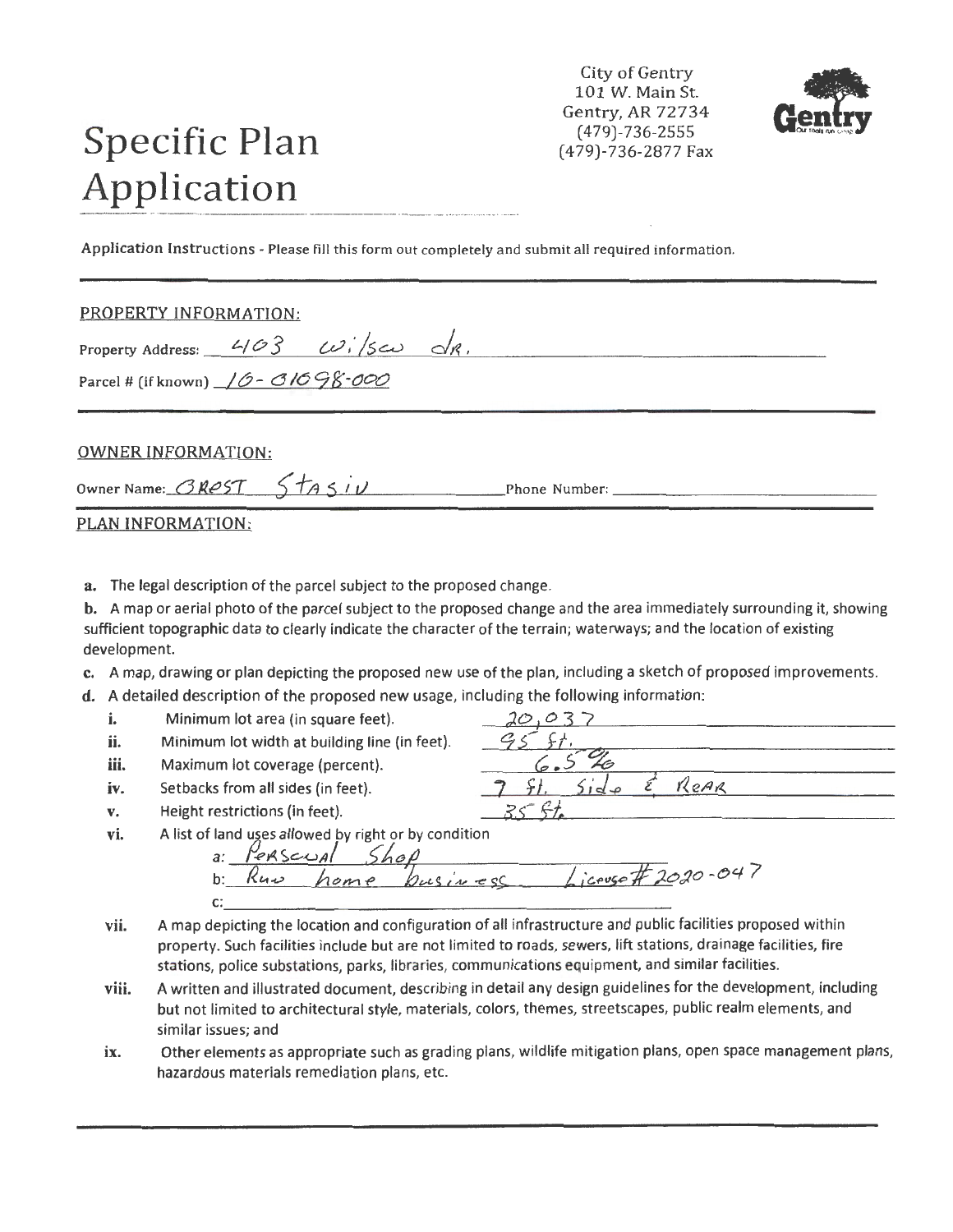$Bui/di$  $\frac{1}{6}$  $shop,$  $1360$ WORK SS. ARCA  $\overline{10}$  $the midde$ ONe side  $h.aA$  $\overline{\omega}$ hathroom



This permit becomes nuli and void if work or construction authorized is not commenced within 6 months, or if construction or work is suspended or abandoned for a period of 6 months at any time after work is commenced. I hereby certify that I have read and examined this application and know the same to be true and correct. All provisions of laws and ordinances governing this type of work will be complied with whether specified herein or not. The granting of a permit does not presume to give authority to violate o performance of construction.

Signature of Owner, Contractor **OFFICE USE ONLY Credit Card** Cash Check Permit Card Holder Penalty Total Surcharge

Date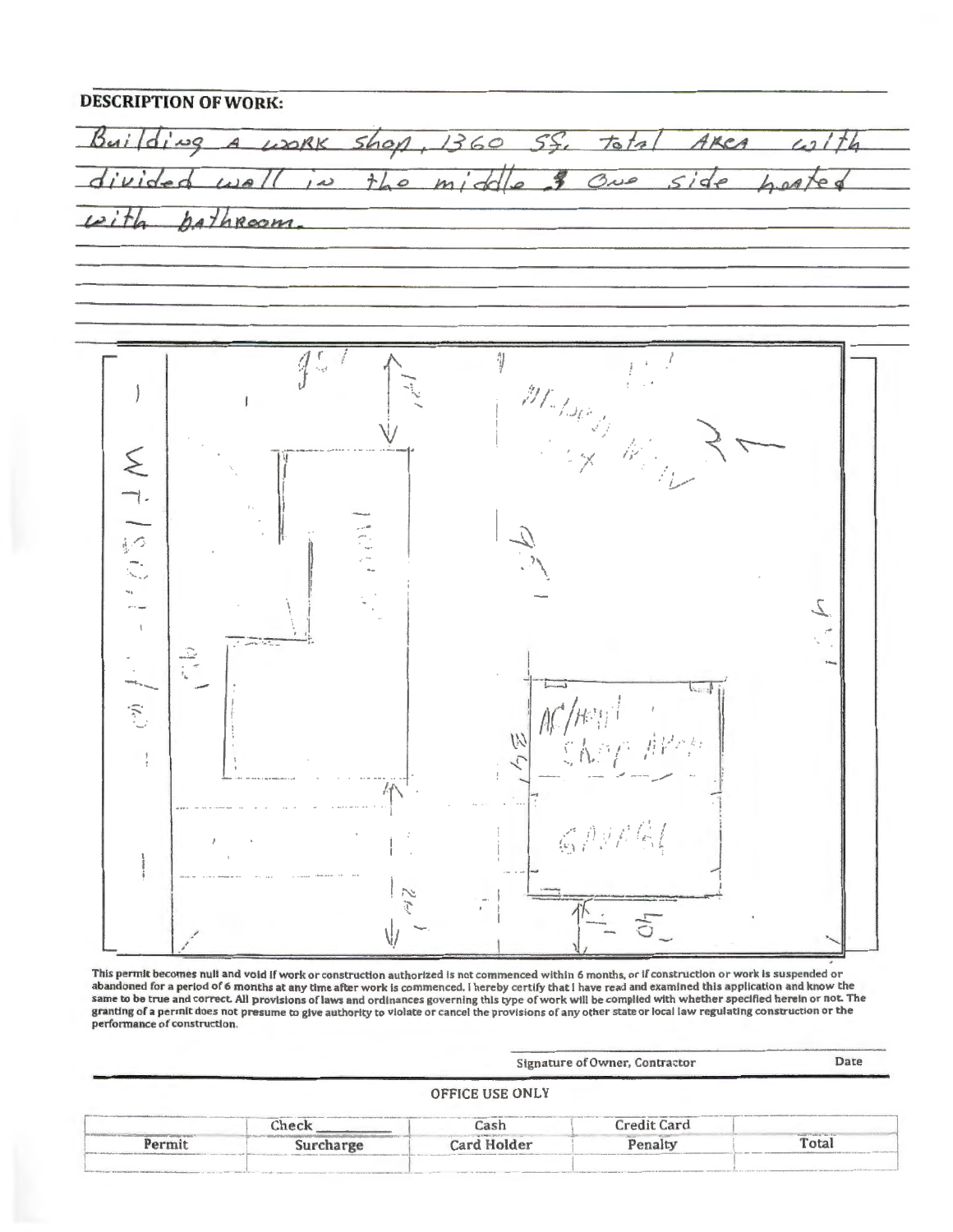